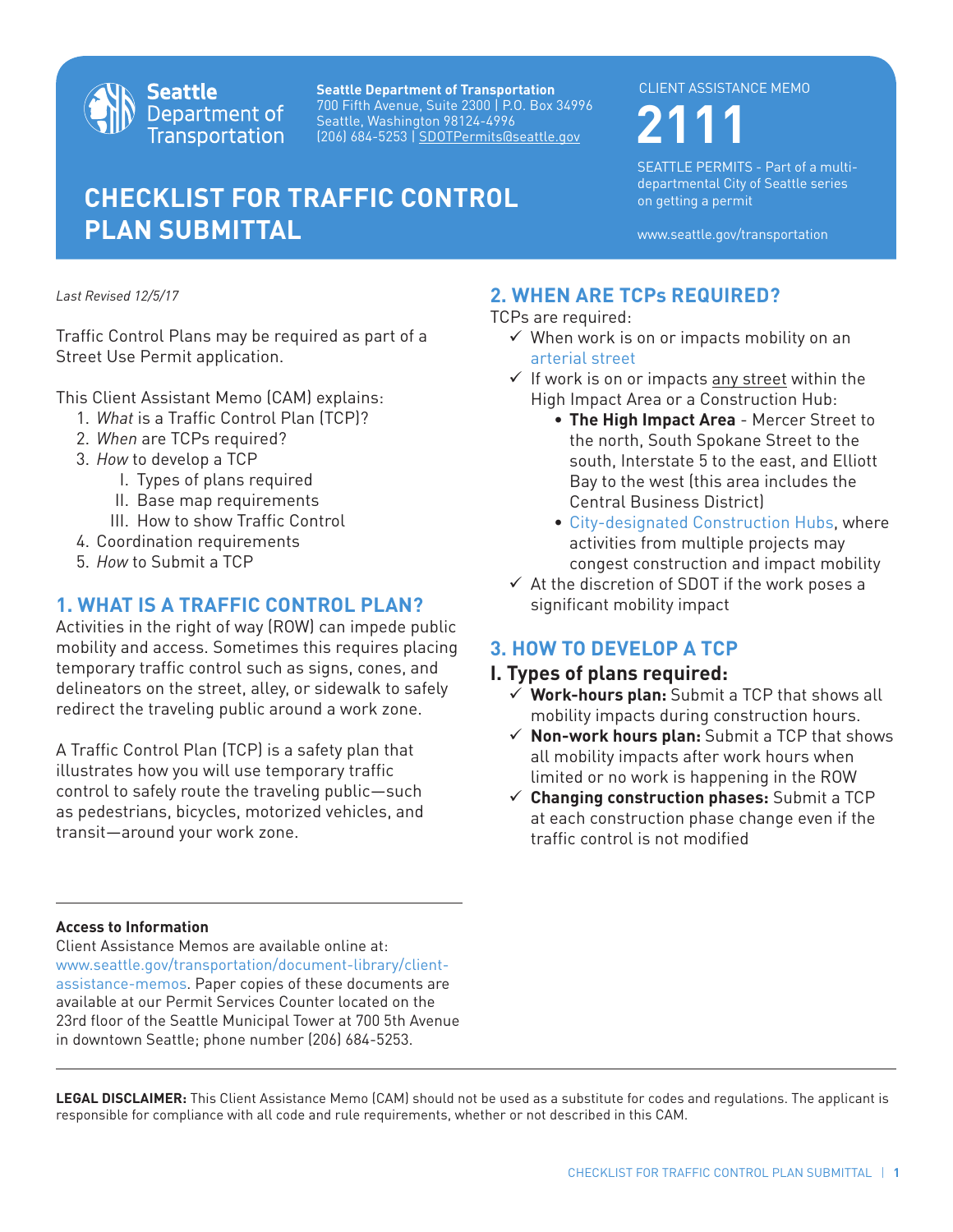# **II. Base Map Requirements**

The base map for your TCP must include a title block, existing channelization, and existing site conditions. See below for a list of all requirements.

# **A. Title Block Requirements**

In low-center or lower right corner of plan, include:

- $\square$  Project address
- $\square$  Brief description of work

In upper-center of plan, include:

- Label as 'Work Hours' or 'Non-work Hours'
- $\Pi$  Phase of work

In upper right corner of plan, include:

- □ Label as 'Traffic Control Plan'
- $\square$  Street Use permit number (if known)
- $\Box$  Hours the TCP will be in place
- 24-hour contact person's name, company, phone number, and email address
- □ North arrow
- $\Box$  Scale bar if feasible (preferred scales: 1:20, 1:30, 1:40, 1:50, 1:60)

In left center of plan, include:

- $\Box$  Standard notes:
	- 1. Reserve curb space with Traffic Permits 684-5086 in Pay Station blocks
	- 2. Haul Routes to be submitted to Don Smith, City Truck Officer, [don.smith@seattle.gov](mailto:don.smith@seattle.gov)
	- 3. Metro trolley coaches cannot shift more than 9' from the center of their overhead lines. Contact Metro Trolley at 477-1150 o[r trolley.impacts@kingcounty.gov.](mailto:trolley.impacts@kingcounty.gov) For Metro non-trolley coach or other transit agency relocations contact 477-1140 or [construction.coord@kingcounty.gov](mailto:construction.coord@kingcounty.gov)
	- 4. Sidewalks are either open or not open. A sidewalk is closed if a minimum 4' path cannot be maintained measured from property line, or 5 ½' if created from face of curb
	- 5. Standard Advance Warning Signs shall be used for plates or rough road during after-hours, including "Motorcyclist" sign
	- 6. If only one lane is open in a direction, that lane shall be a minimum of 11' wide, unless spotter/flaggers are used, in which case the lane can be a minimum of 10'
	- 7. Flaggers shall be used in accordance with WAC 468-95-302. UPO will be required if a traffic signal could be countermanded

# **B. Existing channelization**

The TCP must show current channelization of the ROW impacted by the work. This information may be found using the *[TCP Base Map web tool](http://web6.seattle.gov/sdot/trafficcontrolplanmap/)* provided by SDOT at http://web6.seattle.gov/sdot/trafficcontrolplanmap/.

If the *[TCP Base Map web tool](http://web6.seattle.gov/sdot/trafficcontrolplanmap/)* does not reflect current conditions, a plan must be developed that includes:

- $\square$  Channelization lines (including painted crosswalks)
- $\Box$  Lane widths
- $\Box$  Curb lines (face of curb)
- Sidewalks
- □ ROW limits
- □ Adjacent property addresses
- □ Street names
- $\square$  Street centerline
- $\Box$  Other traffic controls currently in-place

# **C. Existing Site Conditions**

Existing site conditions such as access points, transit facilities, curb space, and other ROW elements must be shown on the TCP. Existing site conditions may include:

- $\square$  Business access points and driveways
- $\Box$  Bicycle facilities
	- [Protected Bicycle Lanes](www.seattle.gov/transportation/projects-and-programs/programs/bike-program/protected-bike-lanes) (PBL) -- bicycle lanes physically separated from vehicles by barriers or other traffic-control devices
	- "Cycle Tracks"
	- Bicycle lanes delineated by painted striping on pavement
	- City-designated [bike ways](www.seattle.gov/transportation/projects-and-programs/programs/bike-program/online-bike-map) and [greenways](www.seattle.gov/transportation/projects-and-programs/programs/greenways-program)
	- Refer to the City of Seattle [Bike Master Plan](www.seattle.gov/transportation/document-library/modal-plans/bicycle-master-plan) for additional information about existing and proposed bicycle infrastructure
- Transit zones including **bus stops**, **overhead trolley lines**, at-grade Street Car and Light rail tracks.
- $\square$  Visibility restrictions such as trees, power or utility poles, and/or street furniture (such as benches or public art) that may affect pedestrian, bicycle, or vehicle traffic.
- $\Box$  Show parking lanes (also known as "curb" space") in or adjacent to your work zone and also on nearby streets that your work will affect. Indicate parking designations, such as 3-minute passenger or load zones, pay-to-park parking stalls, parking meter locations, and residential parking zones (RPZs).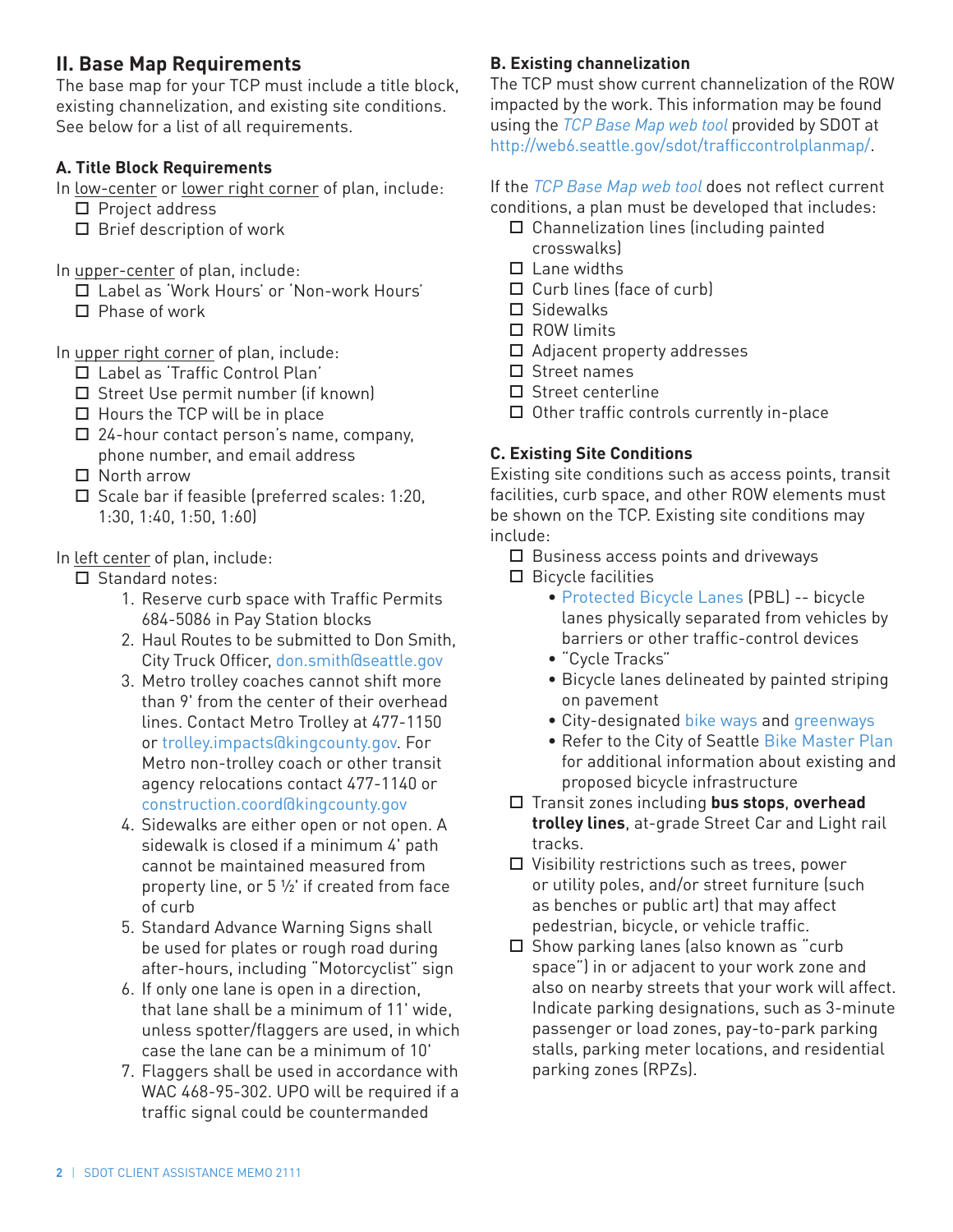# **III. How to Show Traffic Control**

You must show temporary traffic control on your TCP base map. The *[City of Seattle Traffic Control Manual](www.seattle.gov/transportation/document-library/manuals/traffic-control-manual) for In-Street Work* (TCM) provides guidance on which temporary traffic control devices should be used for Seattle's specific urban conditions. It also explains how the Federal Highway Administration's *Manual on Uniform Traffic Control Devices* (MUTCD) has been interpreted for use in Seattle. The most current edition [is available for download as a pdf: www.seattle.gov/](www.seattle.gov/transportation/document-library/manuals/traffic-control-manual) transportation/document-library/manuals/trafficcontrol-manual.

In addition to the requirements of the above mentioned manuals, the following elements are also required:

- $\Box$  Footprint of the work zone including:
	- Dimensions of the work zone
	- Location dimension from a fixed object or ROW line to the edge of each work zone limit
- $\square$  Pedestrian detours or reroutes, refer to CAM 2110: How to Plan, Document and Implement [Pedestrian Mobility In and Around Work Zones](www.seattle.gov/Documents/Departments/SDOT/CAMs/cam2110.pdf)
- $\Box$  Bike lane and trail detours and/or closures; the public must be notified 72 hours in advance using on-site signage
- $\Box$  Revised traffic lane widths:
	- Each lane must be at least 11' wide when only one lane is available in one direction
- $\Box$  Potential access problems for bordering properties; label alternative access points and routes.
- □ Call out and label proposed temporary traffic control signs, as well as channelization device locations, types, and numbers. Identify any specially-worded signs or other necessary nonconventional devices. Either call out spacing or attach TCM spacing chart.
- □ Locations of flaggers or police officers

#### **4. COORDINATION REQUIREMENTS**

Coordination with other SDOT Divisions or agencies may be required during or after your permitting process.

#### **Curb space impacts:**

Seattle, WA 98104

- **Carpool space impacts:** Nathanial Frost at (206) 684-5312 or [nathanial.frost@seattle.gov](mailto:nathanial.frost@seattle.gov)
- **Short term parking and load zone impacts: Call:** (206) 684-5086 **In-Person:** Seattle Municipal Tower 700 Fifth Ave, Floor 37
- **Long term parking impacts and pay station removal/relocation:** No-Park signs are not recommended for long term parking impacts, please contact Kelly Hall at (206) 684-5370 or [kelly.hall@seattle.gov a](mailto:kelly.hall@seattle.gov)t least 10 business days prior to beginning work

**Haul route approval:** Please contact Don Smith at (206) 684-5125 or [don.smith@seattle.gov](mailto:bob.burns@seattle.gov) at least 10 business days prior to beginning work, additional coordination with more advance notice may be required in High Impact Areas.

**Transit impacts:** The contractor shall notify King County Metro Transit in advance of any construction that may disrupt transit service per the following schedule.

- A. Five working day notice for any work requiring a temporary bus stop
- B. Ten working day notice for relocation of a bus shelter or reroute of bus service
- C. Fifteen working days advance notice to deactivate overhead trolley wires (known as an "outage") and activate electric-storagebattery trolley busses. Generally allowed only on weekends and subject to vehicle and staff support capacity restrictions.
- D. No two consecutive transit stops may be closed
- If trolley wires are present, call (206) 477-1150 or email [trolley.impacts@kingcounty.gov](mailto:trolley.impacts@kingcounty.gov)
- If trolley wires are not present, call [\(206\) 477-1140 or email construction.coord@](mailto:construction.coord@kingcounty.gov) kingcounty.gov